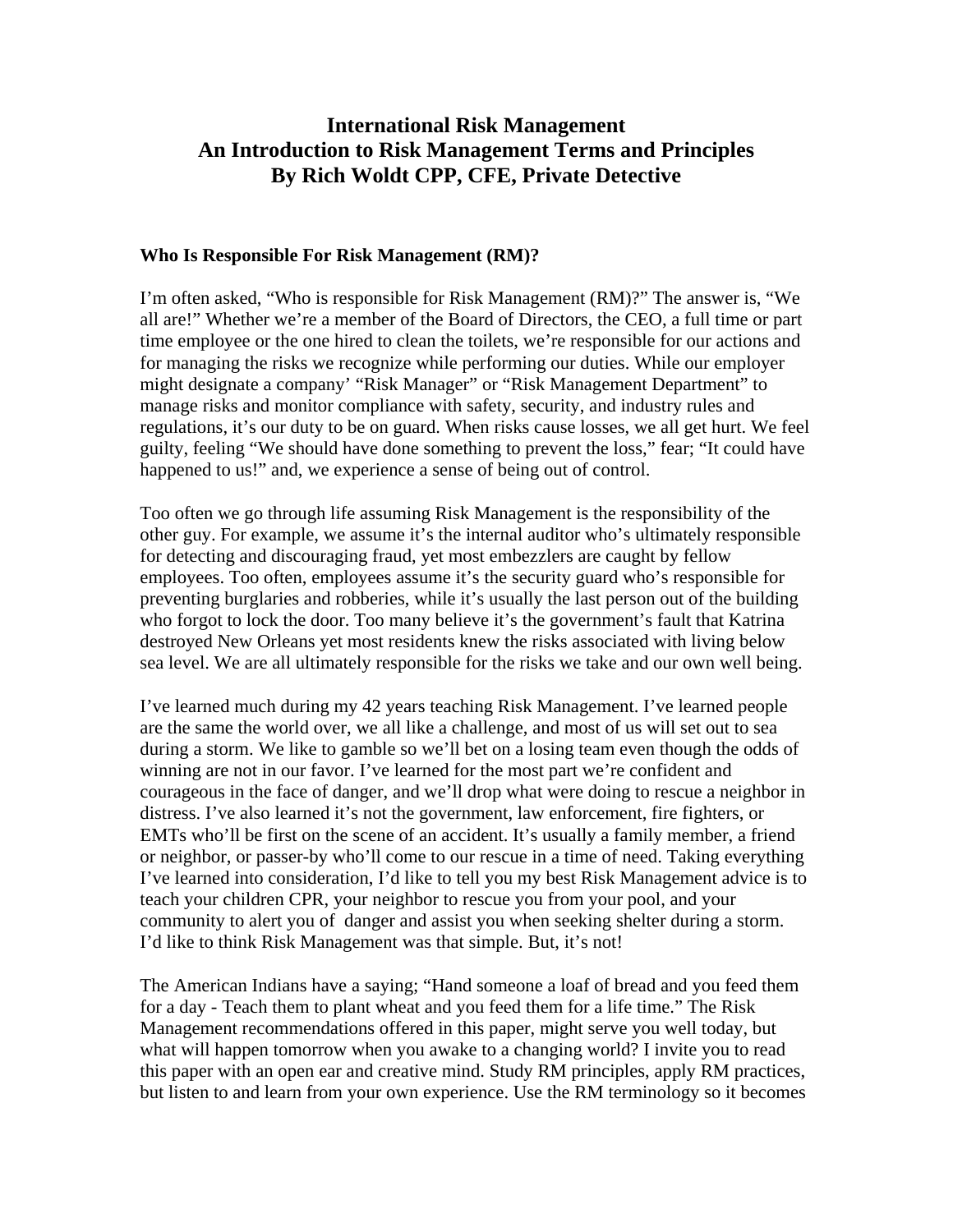your management language of choice. And finally, share your RM experience and wisdom with others. There are no silver bullets or guaranteed cures in life so start today to take risks. Create your own RM presentations based on your life' experience and share your perspective with others. The simple act of stepping forward might be all it will take to lead your community out of harms way.

#### **We all face Risks**

All communities and cultures face business risks such as burglaries, robberies, forgeries, embezzlements, fires, law suites, extortions, kidnappings, bomb threats, fires and natural disasters which include hurricanes, earthquakes, tornados, and tsunamis. We all face violence in the workplace, terrorist attacks, anthrax scares, and life threatening pandemics. The fact is we all face risks. Our lives and world are full of opportunities and each comes laden with risks.

Fortunately, throughout history our forefathers have taught us to avoid some risks by recognizing impending danger, side-stepping falling trees, or escaping if not unharmed at least with our lives. Most of us have learned to listen, heed fare warnings, and move out of harms way. Most of us are fairly good at measuring risks and taking appropriate action to protect ourselves and reduce our loss. From the day we're born until the day we die Risk Management is a way of life. The basic questions therefore are: "Should we avoid or take risks? Are we skilled risk takers or are we poorly trained victims waiting for the next disaster? Are we gambling with our future or systematically managing our options?

Textbook questions include: Have we identified, measured and controlled all our risks? Do we have the properly trained personnel in place and ready to respond if something bad happens? Do we have an action plan, a contingency plan, a business resumption plan, and an incident command plan in place, tested and ready to roll? Have our security policies, procedures, and personnel been benchmarked and updated based on our current and future business plans? Will we survive and prosper after our next worst case scenario? And last but not least; How does our Risk Management program compare to those in our industry who have a like and similar business environment, or will we be held liable for having failed to effectively manage our risks?

This paper defines Risk Management (RM) as a "Method of Management" that advocates internationally tested RM performance standards, teaches generally accepted RM terminology, and encourages everyone to focus on the benefits we all gain when we speak a common language that's understood in every community, country, and cultures. It's important to note that Risk Management methods work best when they're channeled through a secured "closed loop" feedback system able to communicate RM needs from the frontlines to their RM reinforcements out of harms way and RM training, equipment, and response resources back to the frontlines during an emergency or life threatening incident.

As you study alternative Risk Management methods, consider not only what might work to control risks in the present, but also risks that will emerge over the long run. Design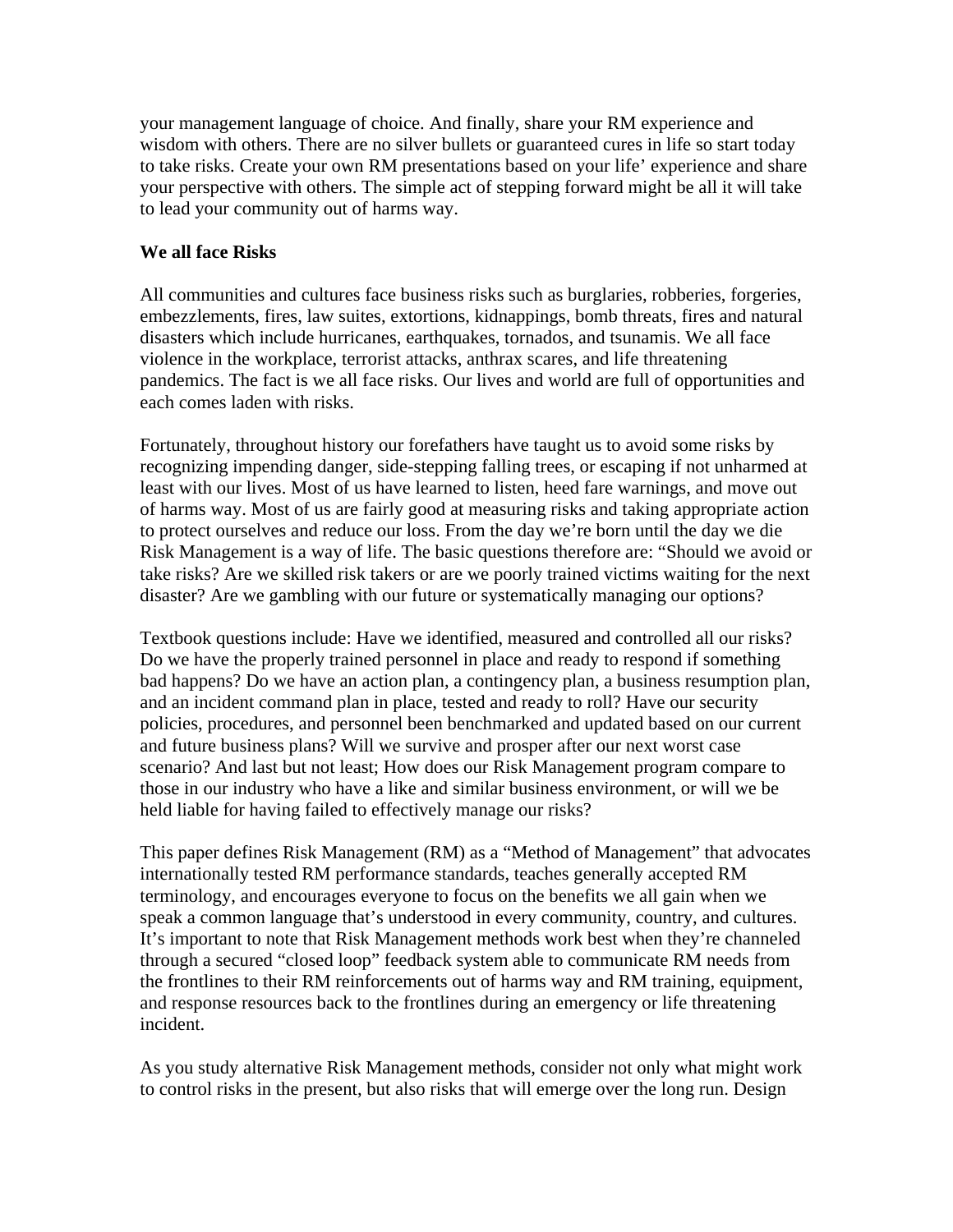your RM programs to be flexible enough to adjust to short term operational anomalies yet consistently sound and security enough to provide lasting protection over the long run. Budgets are tight and to often security is the last budget to be funded. Take the time during design and development to get it right. Criminals and con artists will challenge your programs enough. Don't leave any doors open, exposures unprotected, or risks poorly managed!

All companies and large organizations should designate a primary Risk Manager and a backup in case the primary is not able to respond or take command during a crisis. Before a crisis the primary RM should act as the pivot person on site to make sure all risk controls are channeled and properly communicated to the frontlines. In addition to confirming all RM information reaches the front lines, the Risk Manager is responsible to periodically test, train personnel, and ensure that all appropriate risk controls are put in place and consistently used. The primary RM and backup(s) should be required to accumulate continuing education credits appropriate to the RM needs of their company, industry, community, and country.

While we live in an ever changing world, television and the internet are drawing us closer together. Recent experiences with earthquakes, hurricanes, terrorist attacks and tsunamis underscore our need and our ability to come to the aid of all people everywhere. Risk mangers not only have to be trained in RM fundamentals, but also prepared to take command and play an active roll in the recovery process. All Risk Managers should have a working knowledge of the unified "Incident Command System" and be familiar with response terminology and the response protocols advocated by the US National Incident Management System (NIMS).

This paper provides a basic introduction to "Risk Management." Refer to our web site at RMLearningCenter.com and COPs007.com for advanced RM training and risk specific workshops.

## **What is Risk?**

Risk is the UNCERTAINTY OF LOSS. There are only two types of risk: **PURE Risk** where there is only the potential for loss, and **SPECULATIVE** Risk where there is a potential for gain and loss.

**PURE RISK** embraces all possibility of loss with no chance for gain. Fires, floods, vandalism, burglary, robbery, embezzlement, terrorist attacks, natural disasters, all result only in a loss, never a gain. Pure risks often result in the destruction or confiscation of property legally through law suits, wages being garnished, property being attached, or are when you face a forfeiture. The focus of most Fidelity bonds is on pure risks such as burglary, robbery, forgery, embezzlement, and liability.

Losses can be direct or indirect. For example, fire damage can cause the direct loss of buildings, their contents, and the lives of employees. Indirect losses include lost good will, lost member confidence, and increased operational costs during recovery.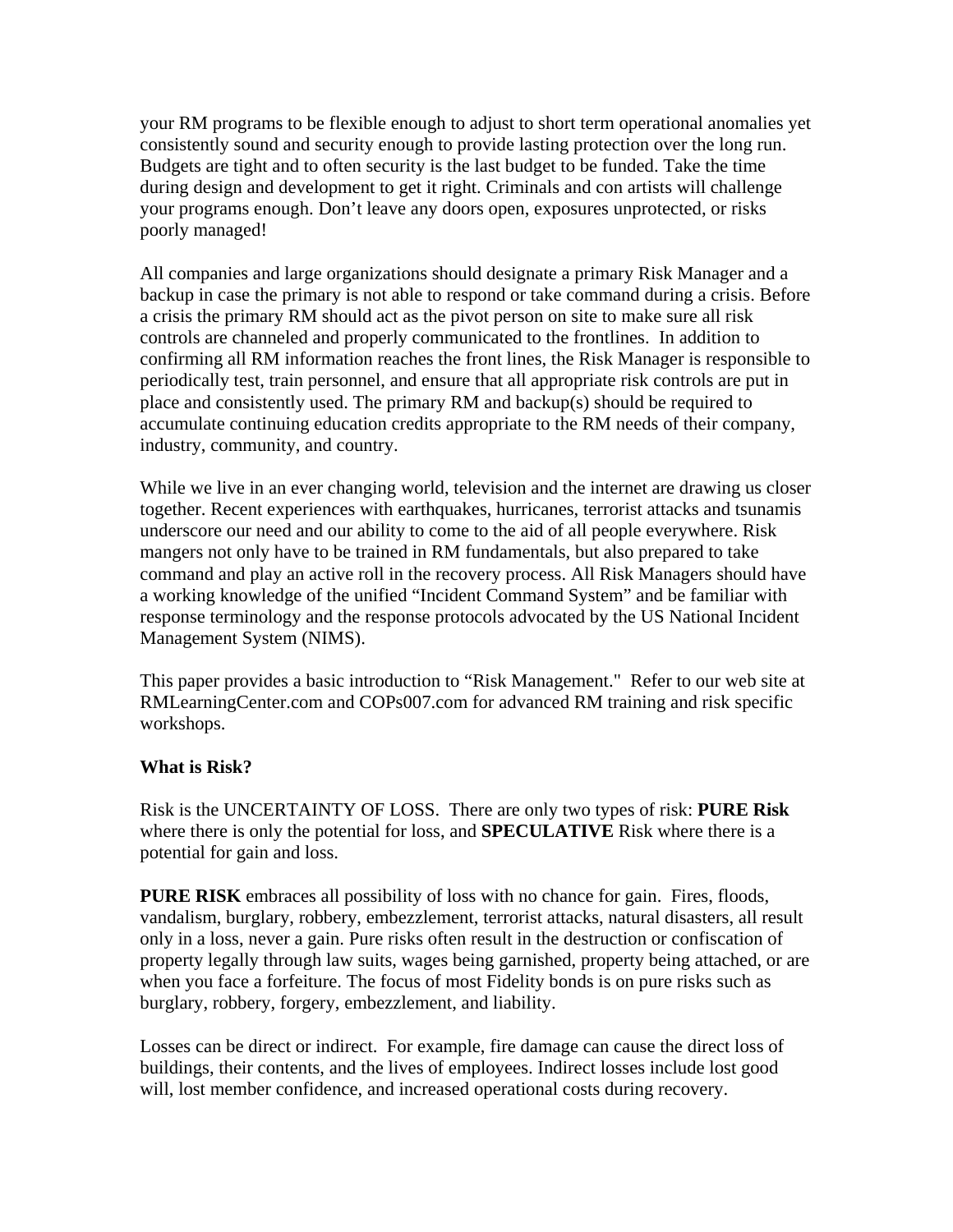**SPECULATIVE RISKS** are created when we speculate hoping to make a gain, but exposing ourselves to a potential loss. Building a new building, offering new products or services, promoting new legislation, or launching a new policy or procedure all involve speculative risks. You hope to gain but you could suffer a loss. A good Risk Manger spends much time evaluating the probability and possibility of a risk occurring that might result in either a direct or indirect loss.

#### **What Is Risk Management?**

Far too many people think of Risk Management only in terms of insurance and bond contracts or how they can transfer risks to someone else. In fact, managing risks involves managing **all** risks whether they are insurable, bondable, transferable, or not. The bulk of a Risk Manager's work is done before risks are transferred through insurance and bond contracts. That which is exposed to loss and you're attempting to protect is referred to as a "loss exposure." Risk management is the conscious and systematic three step process to **IDENTIFY, MEASURE,** and **CONTROL** all risks that might threaten your loss exposures.

**Risk Identification -** Some risks are easy to identify. For example, you trip over a cord going across a traffic isle and you've identified a tripping hazard. Other risks such as burglary, robbery, fire, forgery, and embezzlement take considerable RM training to identify or recognize you have a real possibility for a major loss.

**Risk Measurement-** The importance of measuring a risk in terms of its potential **frequency** and **severity** can not be understated. Security budgets are always tight so it most important to focus your RM resources where they can do the most good. The goal is to prioritize your risks and focus on those that might cause the greatest loss.

**Risk Control-**Once your focused on the most important risks, you use five Risk Management Controls to either avoid, reduce, spread, assume, or transfer the risk to someone else.

- **Avoid-** Your first consideration is to determine whether or not you really want to accept a risk. Many can and should be avoided. For example, the residents of New Orleans could have avoided hurricane Katrina and the subsequent flood by not living below sea level in an area known for hurricanes.
- **Reduce-**If risks can not be avoided, the Risk Manager must focus on reducing loss exposures and the associated risks of doing business. For example, a company that must store currency will purchase burglary resistant safes to reduce the risk of a burglary. They hire internal auditors and implement sound internal and audit control procedures to reduce the risk of embezzlement, and they maintain appropriate fire extinguishers to reduce the risk and loss from a fire.